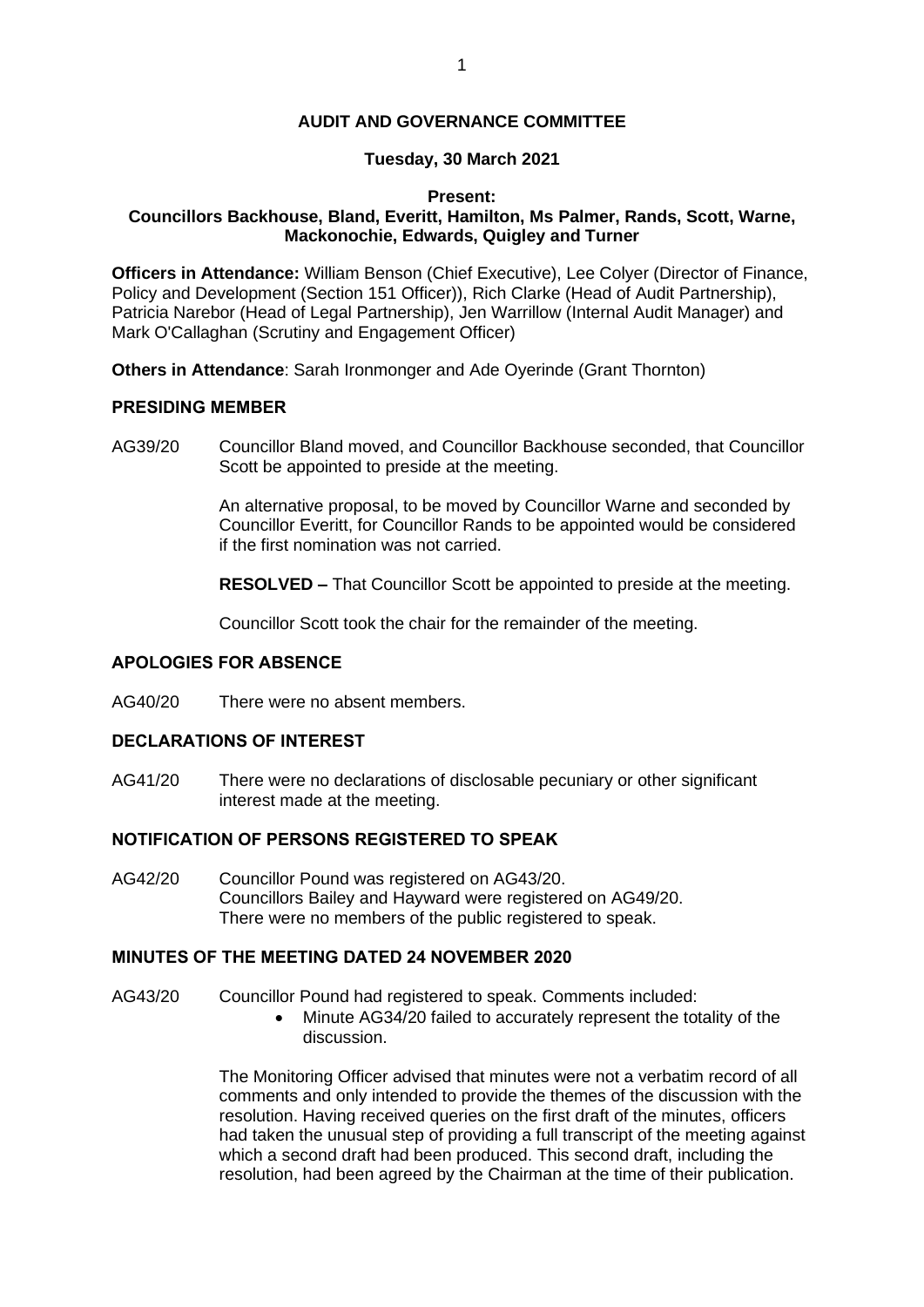It be noted, that it has since been clarified that Cllr Reilly did not agree to the inclusion of the following words after the final bullet point 'however it was suggested that the party had political balance.' Although this is included in the recording of the webcast and in the transcript.

The Monitoring Officer advised that, responsibility for major projects fell to the Portfolio Holder for Finance and Governance and it had been the proposal that members of the Committee join with the Portfolio Holder's review.

Councillor Everitt moved, and Councillor Warne seconded, that minute AG34/20 be amended to the effect that the resolution read: "The Committee agreed that as a result of the Grant Thornton report, that Audit and Governance Committee set up a working group to widen the review of the Calverley Square project and that the following members be included in this Group: The Portfolio Holder for Finance and Governance, Mr Tony Quigley as the Independent Member, Councillor Reilly and a representative member from each party as put forward to the Committee by 4 December 2020. The Group will seek to create Terms of Reference for the Group and update the Committee of their work."

The Monitoring Officer advised that it would be inappropriate to revise the decision made by the previous committee, the minutes must reflect what was actually done. The transcript from the previous meeting showed that the motion put to the committee and voted on, as stated by the Chairman.

Discussion on the motion continued:

- The proposed alternative resolution did not reflect what was actually voted on at the time and should be voted down.
- Members of the current committee, who were not present at the previous meeting, could vote on the minutes provided they had satisfied themselves of their accuracy.
- The Monitoring Officer's advice should be respected.

Councillor Everitt requested a recorded vote:

Members who voted for the motion: Councillors Everitt, Rands and Warne. (3)

Members who voted against the motion: Councillors Backhouse, Bland, Hamilton, Ms Palmer and Scott. (5)

Members who abstained from voting: None.

## **MOTION NOT CARRIED**

The Chairman took a vote on the minutes as published, noting the comments in the debate, by roll call. Votes cast were: 5 for, 3 against with 0 abstentions.

#### **RESOLVED –**

- 1. That the comments made in the debate be noted; and
- 2. That the minutes of the meeting dated 30 March 2020 be approved as a correct record.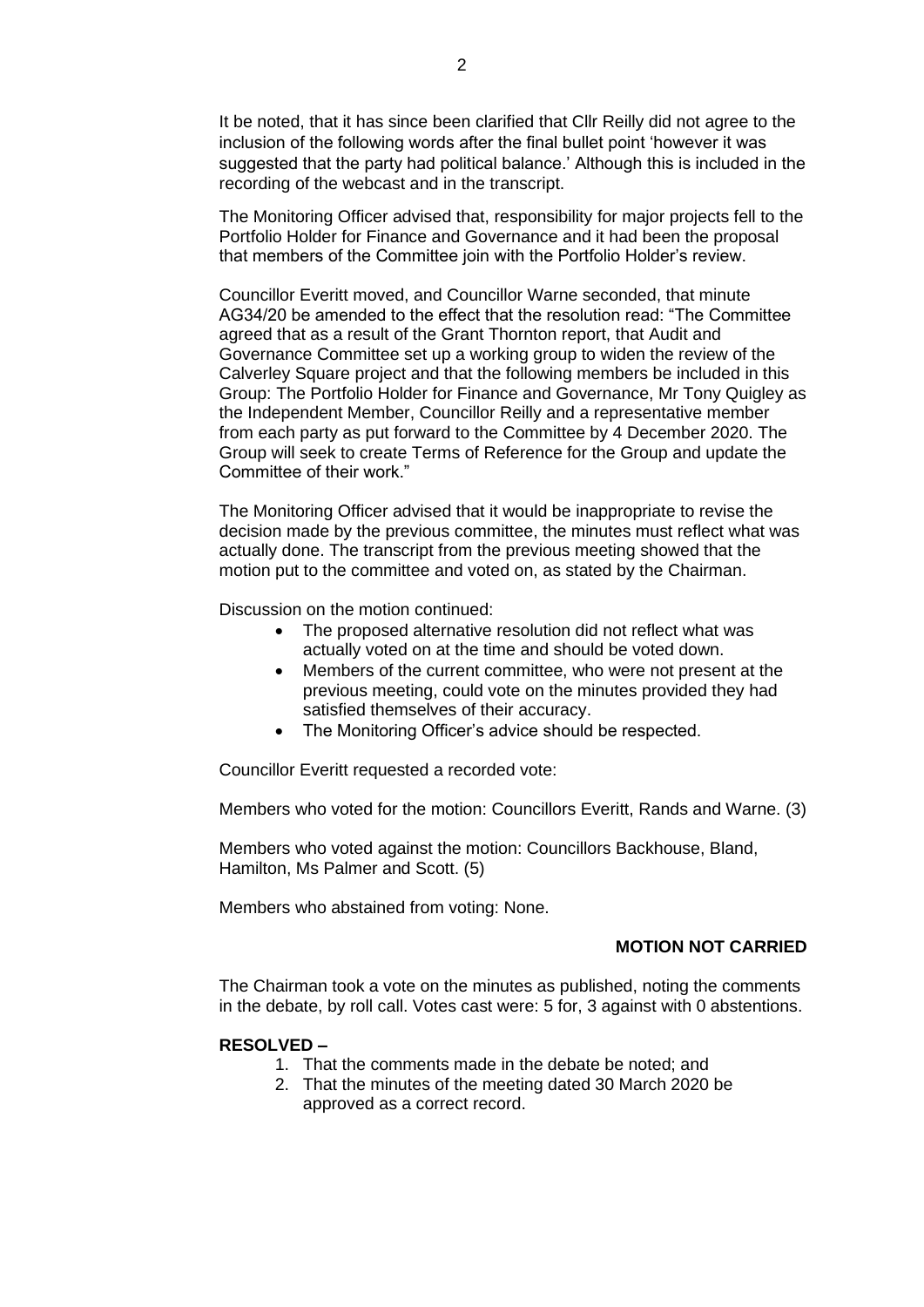### **EXTERNAL AUDIT PROGRESS REPORT**

AG44/20 Lee Colyer, Director of Finance, Policy and Development, introduced the report set out in the agenda. The external audit plan was explained by Sarah Ironmonger from the Council's auditors Grant Thornton.

### Discussion included:

- Members had a duty to understand the characteristics of the methods and models used to make accounting estimates and the risks related to them. This was a relatively new standard that had been introduced and discussions were ongoing as to the appropriate level of detail members would require.
- It was expected that members should know the reasons behind key large spend items but fine details on all decisions would be impractical.
- The committee would be able to express a choice over the level of detail required in many cases.
- The Statement of Accounts was perhaps one of the most complicated documents produced by the Council and the past practice of informal briefing prior to the statutory process of adopting the statement could be re-introduced.

**RESOLVED –** That the External Audit Plan be agreed.

### **STRATEGIC RISK REGISTER**

AG45/20 Lee Colyer, Director of Finance, Policy and Development, introduced the report and the risk owner William Benson, Chief Executive.

> Mr Benson gave a detailed update on the risks in his responsibility. Comments included –

Risk 5: National policy changes in short term that impact negatively on TWBC:

- Previously rated Red, the highest level, a new higher black rating had been introduced for risks which had happened.
- Prior to the pandemic the most serious concerns related to regular 'tinkering' with the planning system. Since the pandemic, government policy changes had been relentless and this was still the case a year on. Examples included changes to business rate exemptions with only 6-days notice but without detailed guidance.
- The Council was using considerable resources to keep up with the changes and long-term planning was near impossible.
- Further changes to the Planning system and structure of local government were also on the horizon but few details were yet known.
- Mitigations included flexible staffing and engaging with representative bodies.

Risk 7: Capacity fails to keep pace with ambition:

- Originally added to the register to reflect the large number of strategic project underway, remains on the register as the pandemic placed additional burdens on the Council's resources.
- Managed in the past by careful prioritisation of resources but in future the priorities would need to match resources.

Risk 11: Pandemic:

• New risk recognises both the impact on other risks and its risk in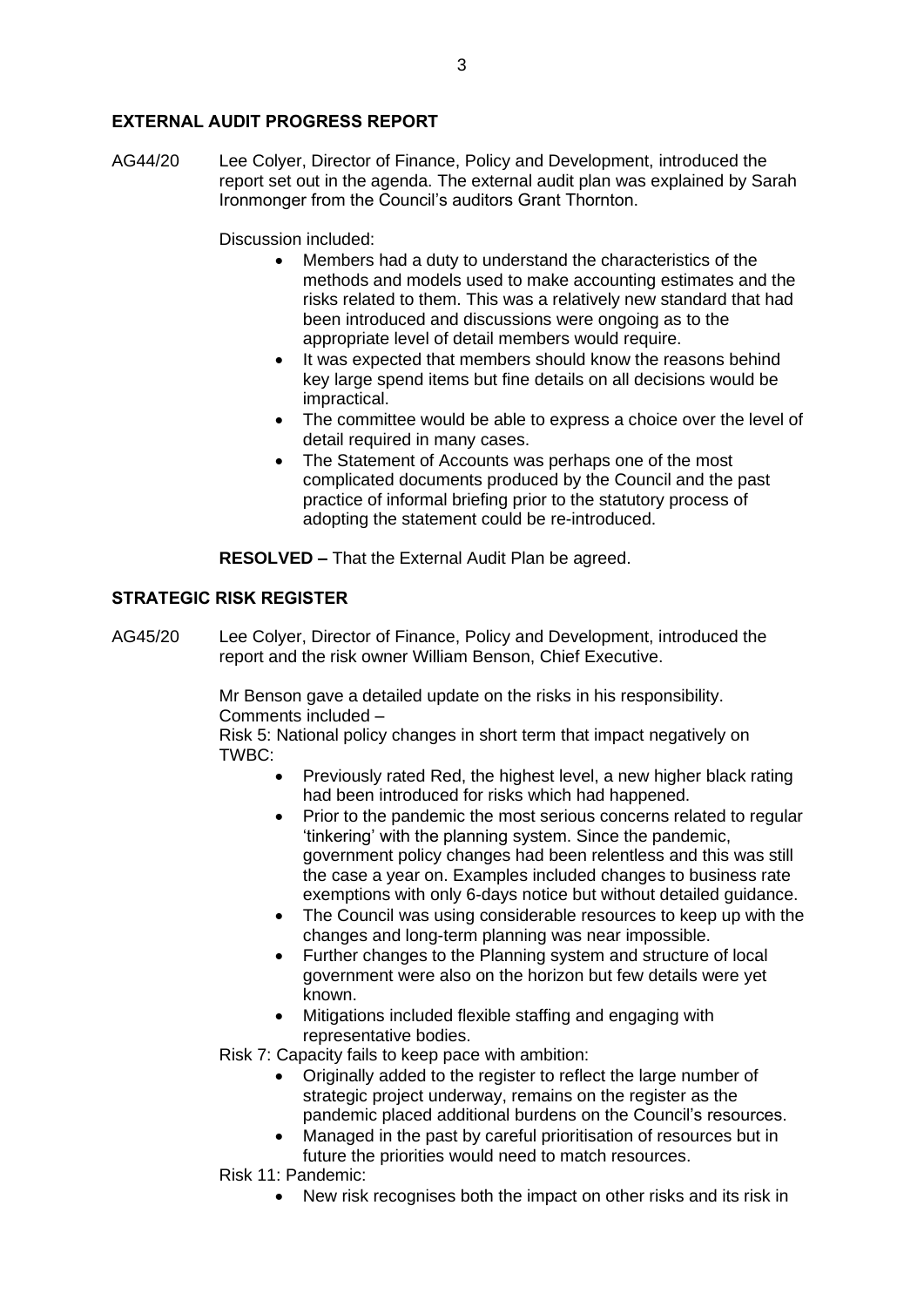its own right as the long-term impact could harm the community and the economy.

• Impact of Brexit remained on the register as authorities were still working to a 200-day post implementation point.

Discussion included:

- The response to the pandemic had been met with a very agile and committed effort.
- Details of planning reform were still unknown. However, the Council would ensure that members were kept informed and trained as appropriate depending on the significance of the changes.
- Risk of cyber attack could be more specifically defined as the likelihood and impact from someone disrupting a meeting was distinct from a professional attack on the Council and the two scenarios should be separated. Comments would be fed back to the relevant risk owner.
- The risk scenario primarily referred to the major incidents. The impact of someone disrupting a meeting would likely be so low as it would not be captured by the register.
- The likelihood of a serious attack was higher than might be expected. Cyber security was co-ordinated throughout Kent and several Kent authorities had recently suffered catastrophic attacks.
- The risk relating to the delivery of the Amelia Scott had increased from Red to Black due to notifications by the contractor, most recently in January, of delays to the schedule of 11 weeks. The project allowed for 12 weeks float so it was still deliverable but any delay added to the cost.
- Delays were due to the impact of Covid (staff availability and ability to work on site), difficulties with heritage construction methods and changes to advice on fire precautions.
- Details of the cost of the delay could not be disclosed in public but were understood and managed by the Project Board, a joint board between TWBC and KCC, the Amelia Scott Member Oversight Panel and had been discussed at special meetings of the Cabinet and Overview and Scrutiny Committee.
- Potential for the building currently operating as the Gateway to be left vacant following relocation of services to the Amelia Scott was an operational risk but not considered to be a strategic risk which impacts on the Council's ability to function.
- Any harm to the economy caused by the closure of the Gateway was likely to be more than mitigated by the opening of the Amelia Scott.

**RESOLVED –** That the risk management report and arrangements for managing strategic risk be noted.

## **INTERIM INTERNAL AUDIT AND ASSURANCE REPORT 2020/21**

- AG46/20 Jen Warrilow, Audit Manager, introduced the report set out in the agenda. Additional comments included:
	- Significant resources had been redeployed to assist the administration of business grants throughout the pandemic which had resulted in a delay against the delivery plan. Mitigation was in place and officers were confident that the plan would be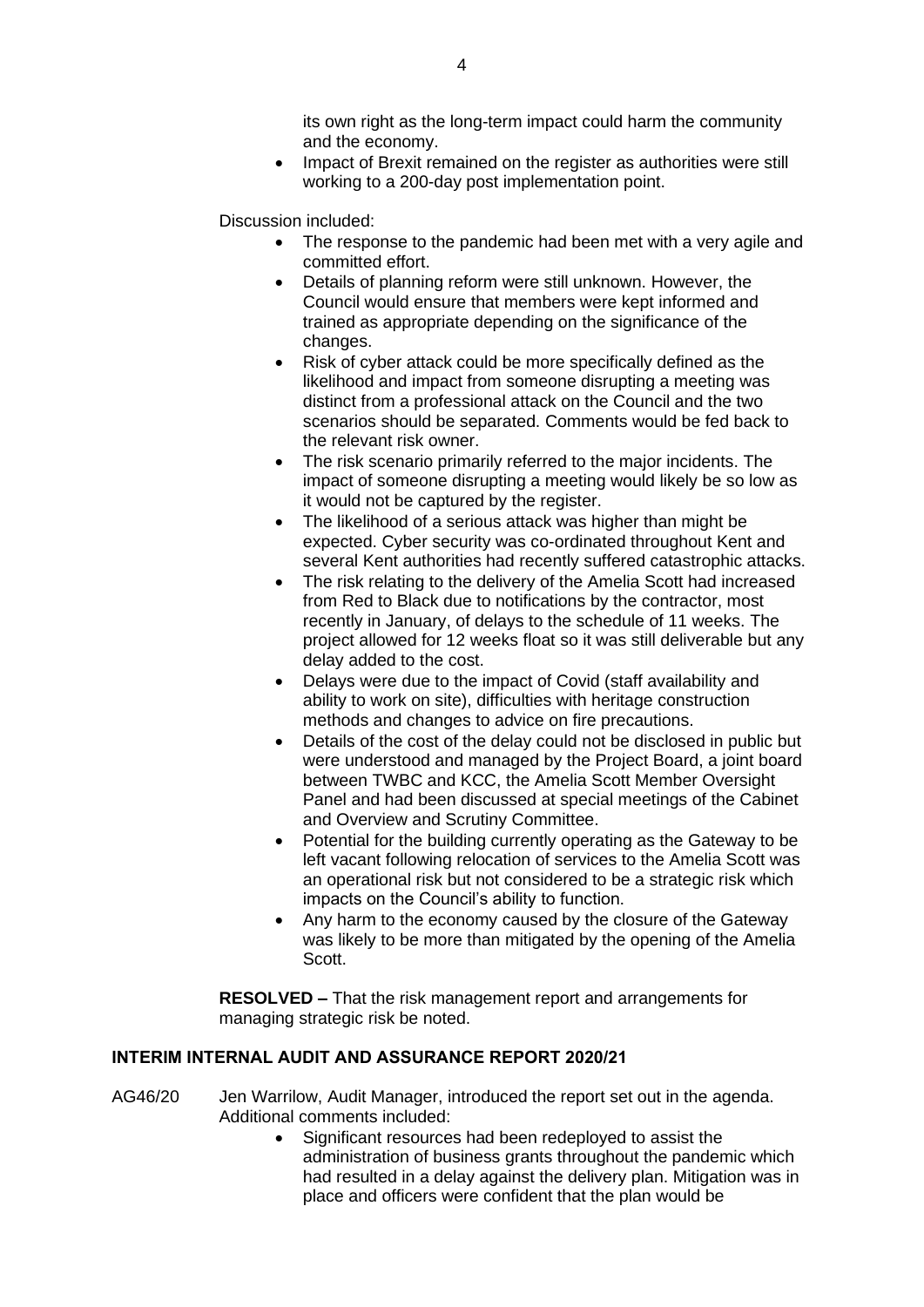completed in time for the Audit Opinion to be delivered at the end of July 2021.

• Several members of the Audit team were congratulated on their exam successes during the year.

Discussion included:

- More than half of the work in the plan was due to be completed in the last three months. Contractors had been engaged to help. All projects bar one had been scheduled with the final audit being planned currently.
- Internal Audit operated within an agreed budget, and was responsible how it delivered a quality service.
- The Council had been compensated by the government for the administration of the business grants and this additional funding allowed the Audit Partnership to cover the redeployment costs. As such, the additional contractors would not impact on the Council's budget.

**RESOLVED –** That progress against the internal audit plan and findings so far be noted.

### **INTERNAL AUDIT AND ASSURANCE PLAN 2021/22**

AG47/20 Rich Clarke, Head of Audit Partnership, introduced the report set out in the agenda.

Discussion included:

- Whilst the priorities within the plan may be different to some of those of members it was important to note that these were from a risk management perspective.
- The report identified work shared by other authorities who were also in the Audit partnership and this was significant as the cost was shared between each authority.
- Where work was undertaken on the Council's shared services with partners which were outside the Audit partnership – for example, the Council's waste contract with Tonbridge and Malling – the Audit Partnership would contact their counterparts and try to coordinate their assurance work wherever possible. There was a high degree of co-ordination across Kent. If the partner was not undertaking audit work of the shared service the cost would fall solely on the Council.
- There was no particular reason for Planning Enforcement being identified as a priority. It was a high profile service which had not been subject to an audit review for some time and an effective methodology had been established following recent reviews at Maidstone and Swale Councils.

#### **RESOLVED –**

- 1. That the Internal Audit & Assurance Plan for 2021/22, to include delegating authority to the Head of Audit Partnership to keep the plan current as set out at Appendix A to the report, be agreed;
- 2. That the Head of Audit Partnership's view that the Partnership currently has sufficient resource to deliver the plan and a robust Head of Audit Opinion be noted; and
- 3. That the Head of Audit Partnership's assurance that the plan is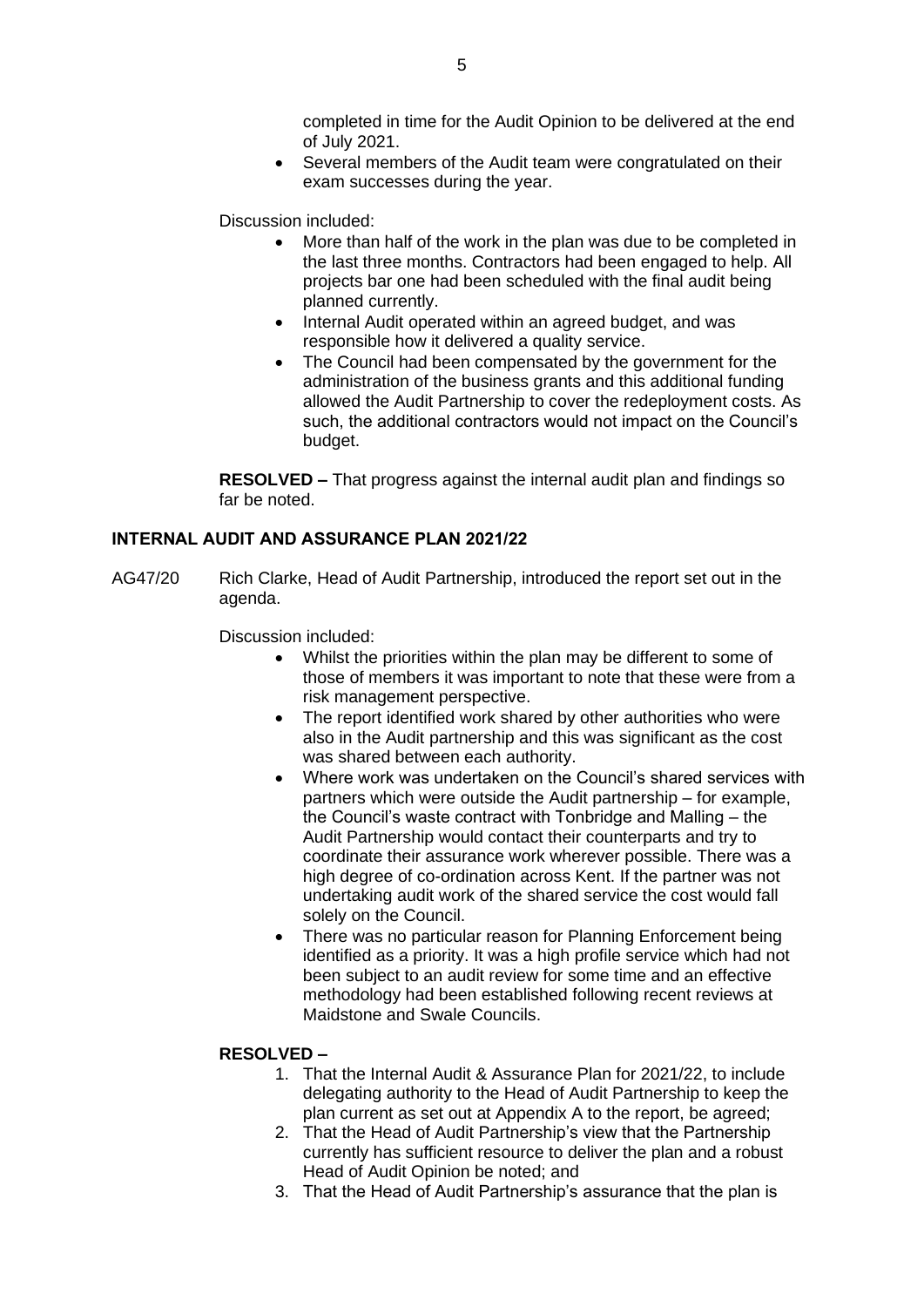compiled independently and without inappropriate influence from management be noted.

## **UPDATE ON COMPLAINTS RECEIVED UNDER THE MEMBERS' CODE OF CONDUCT**

- AG48/20 Patricia Narebor, Head of Legal Partnership, introduced the report set out in the agenda. Additional comments included:
	- Although the procedure for dealing with the complaint outlined at paragraph 2.4 of the report was appropriate, changes had been made to the standard letter and procedure notes to avoid misunderstanding in future.
	- Following publication of the Local Government Association Model Code of Conduct, the KCC Code was currently under review by a panel of Kent Monitoring Officers and a further update will be presented in the near future.

Discussion included:

- The complainant referred to at paragraph 2.4 of the report had contacted members of the Committee wishing that it be noted that he remained concerned that there were other errors in the process of handling the complaint in addition to the lack of consultation regarding the use of the informal resolution process.
- The Council remained in correspondence with the complainant.
- An apparent spike in complaints from 2019 appears to have subsided and this was likely to be, in part, due to Code of Conduct training provided by the Council.
- All members had completed the training. The sessions had been recorded so members who were unable to attend the sessions were able to attend separately.
- All complaints needed to be taken seriously but there were gradations in seriousness and it was appropriate to priorities the response.

**RESOLVED –** That the update on complaints received under the Members' Code of Conduct be noted.

## **WORK PROGRAMME**

AG49/20 Councillor Bailey had registered to speak. Comments included:

- The Committee's recent annual report had listed as a function the ability to act as an advisory committee for any matters of ethical concern. There were a number of concerns relating to the conduct of some members of the Planning Committee at the meeting on 3 March 2021:
- The committee should review the said meeting and determine whether there were any breaches of the Constitution.

The Monitoring Officer advised that Officers were aware of the concerns and had consulted the Planning Service. The committee should consider how widespread the matter was. Particular complains about a members' conduct or incidents limited to a particular meeting would most appropriately be dealt with via the Code of Conduct Complaints process. A formal ethical governance review might be premature at this stage.

Councillor Hayward had registered to speak. Comments included: